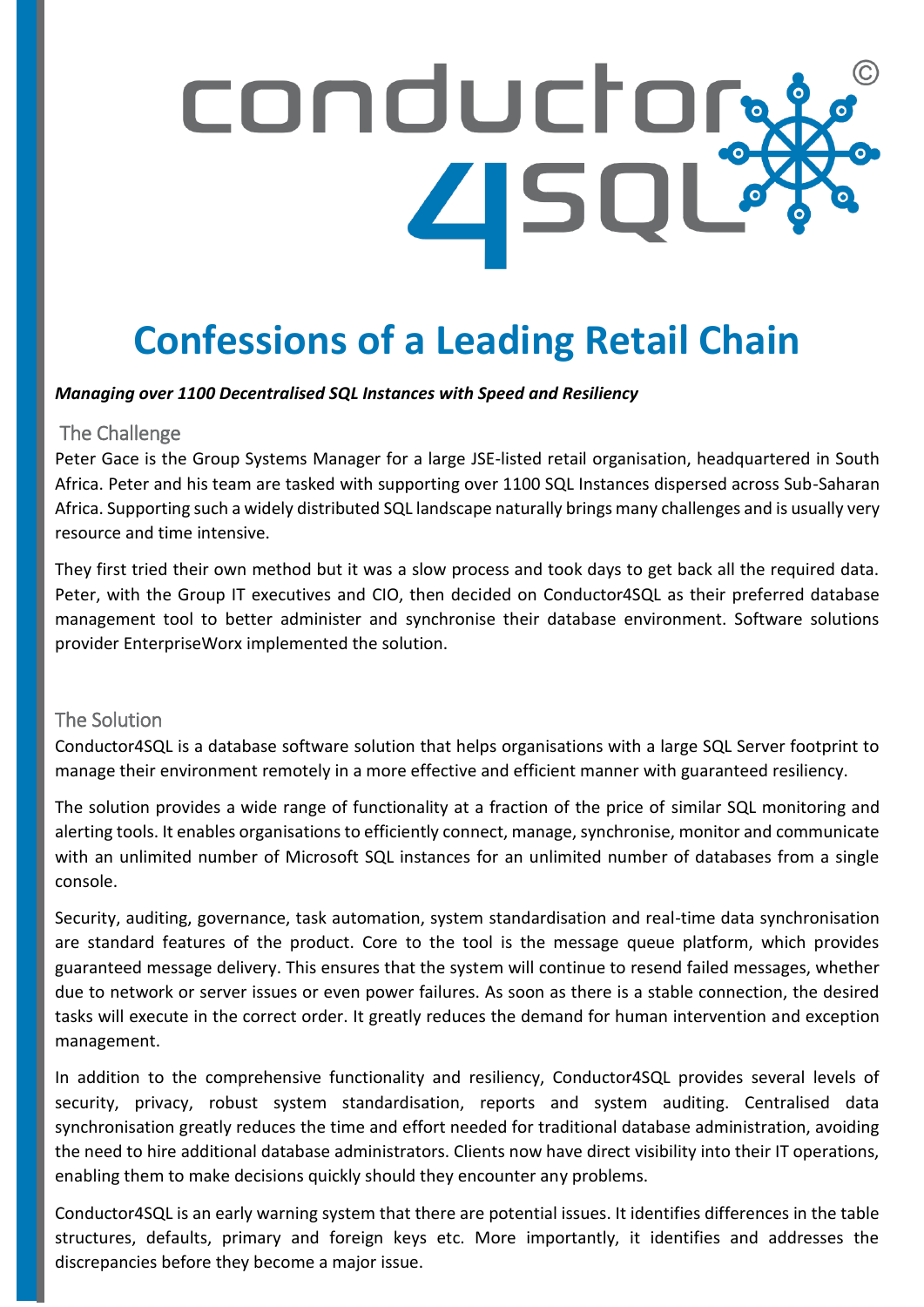

The retail giant is also using the Data Syncing features that allow the data to be updated in real time to a central master database. It is currently using it for selective master data tables with the intention of expanding it to include all master data tables. This enables them to immediately identify differences which can be addressed immediately.

#### Confessions of a Leading Retail Chain

## *"What I started to do via my own methods was a slow process and took days to get back all the required data. With Conductor4SQL, I can do the same process within a couple of minutes," says Peter Gace – Group Systems Manager*

Conductor4SQL neutralizes the need to connect to each store database individually and allows for mass scale SQL tasks to be executed with a click of a button.

"Conductor4SQL identifies differences in the table structures, defaults, primary and foreign keys etc. What a pleasure to identify and address the discrepancies before they become a major issue for us," Gace explains.

In a large multi-store environment, standardisation of distributed databases is an essential factor in ensuring quality control, operational efficiencies and customer satisfaction.

Conductor4SQL provides the ability to efficiently compare and fix any discrepancies throughout the entire database landscape.

Data Synchronisation is another feature of Conductor4SQL being used by the retailer, it provides a snapshot of data, from any database tables across multiple servers in a real-time fashion. This data can be used for many purposes such as transaction matching, reporting and archiving.

Conductor4SQL also provides bi-directional data synchronisation for pushing master or configuration data from central server down to store level.

Gace points to their current use of the Data Synchronisation feature. "We are also using the Data Syncing features that allow the data to be updated in real-time to a central master database. We currently use it for selective master data tables with the intention of expanding it to include all master data tables. This enables us to immediately identify differences which we can then address."

#### Adding Value through Technology

EnterpriseWorx is extremely satisfied at how the relationship between the two companies has grown. There has been a clear need in the emerging markets for a tool that can solve the issues relating to the management of a large decentralised database environment.

Conductor4SQL is the answer to these problems – ensuring a secure, resilient and robust middleware solution that gives the organisation the tools they need to seamlessly manage the environment in an automated way, resulting in more time and resources available for business critical demands.

EnterpriseWorx Managing Director, Michael De Andrade, says being able to partner with such a well-known and respected retail chain has added credibility to their client base. "We are very passionate about adding value to our clients and we look forward to building a long and successful relationship in the future."

#### ENTERPRISEWORY